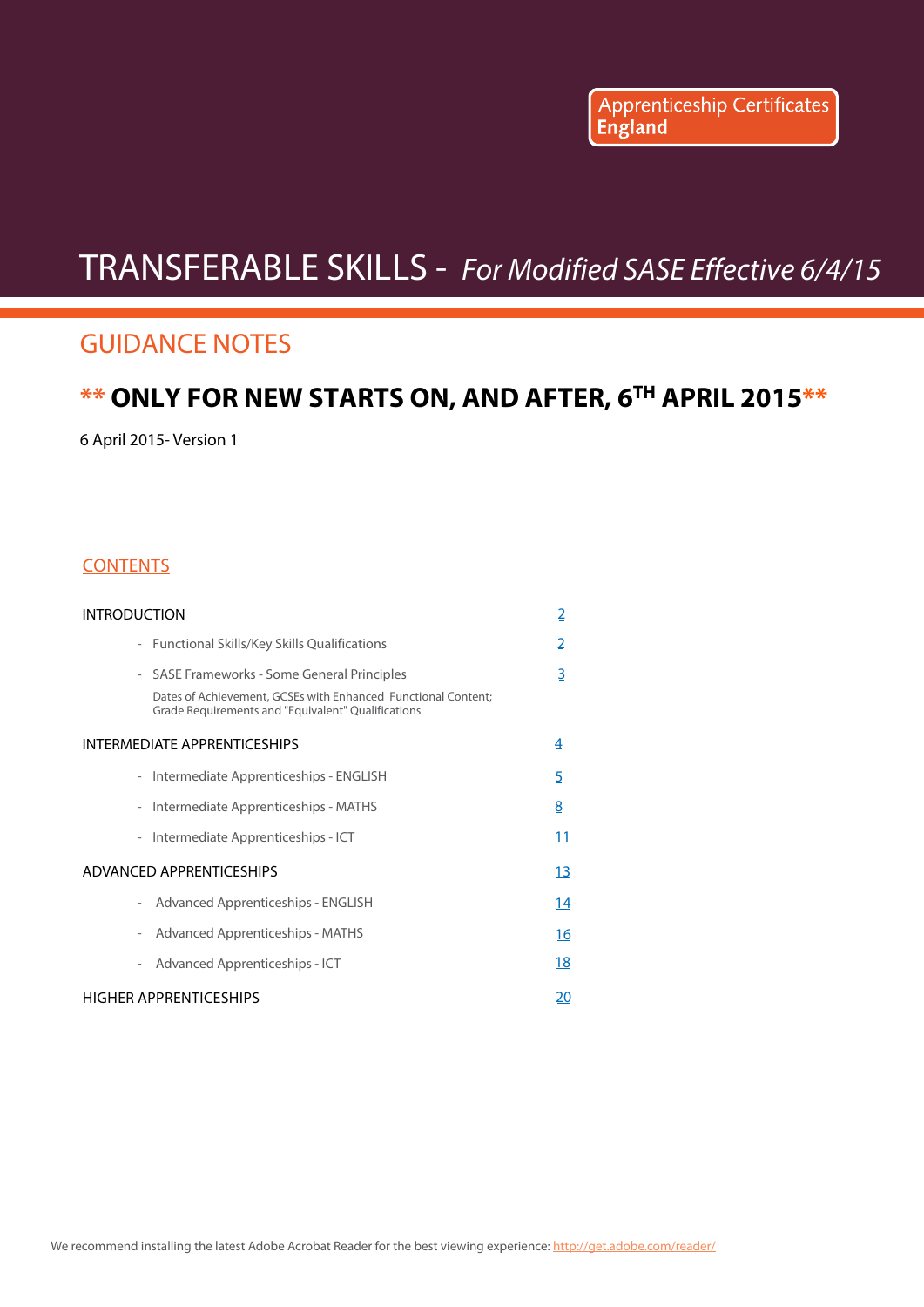#### INTRODUCTION

<span id="page-1-0"></span>The purpose of this document is to give some additional guidance and clarity around the issue of the Transferable Skill (English, Maths and ICT) requirements within Apprenticeships in England, following the modifications made to SASE in February 2015 which are **effective ONLY for new Apprenticeship starts from 6th April 2015**.

#### FUNCTIONAL SKILLS QUALIFICATIONS

Functional Skills were first available from 1st Sept 2010 and were designed as a replacement for Key Skills. From 30 Sept 2012, no further Key Skills registrations were possible. From 1st Oct 2012, Functional Skill qualifications formally replaced Key Skills.

There are no proxies for Functional Skills. However, to facilitate the period of transition to Functional Skills from Key Skills, the acceptance of Key Skills, GCSEs and A/AS Levels was incorporated into SASE regulations and can continue to be accepted within a SASE Apprenticeship.

The stated grade requirements in the current SASE must be met. However, please note that the grades specified in SASE are the "minimum" acceptable grades and a framework developer may have set the "minimum" grade at a higher level. Please check individual framework documents for further details.

#### KEY SKILLS QUALIFICATIONS

Please note that the last date for Key Skill qualification registration was the **30th September 2012** with the last certification date being stated as **30th September 2013**. However, some Awarding Organisations have continued to issue Key Skills certificates after the 30th September 2013 deadline and these **will be accepted** as valid evidence for SASE frameworks.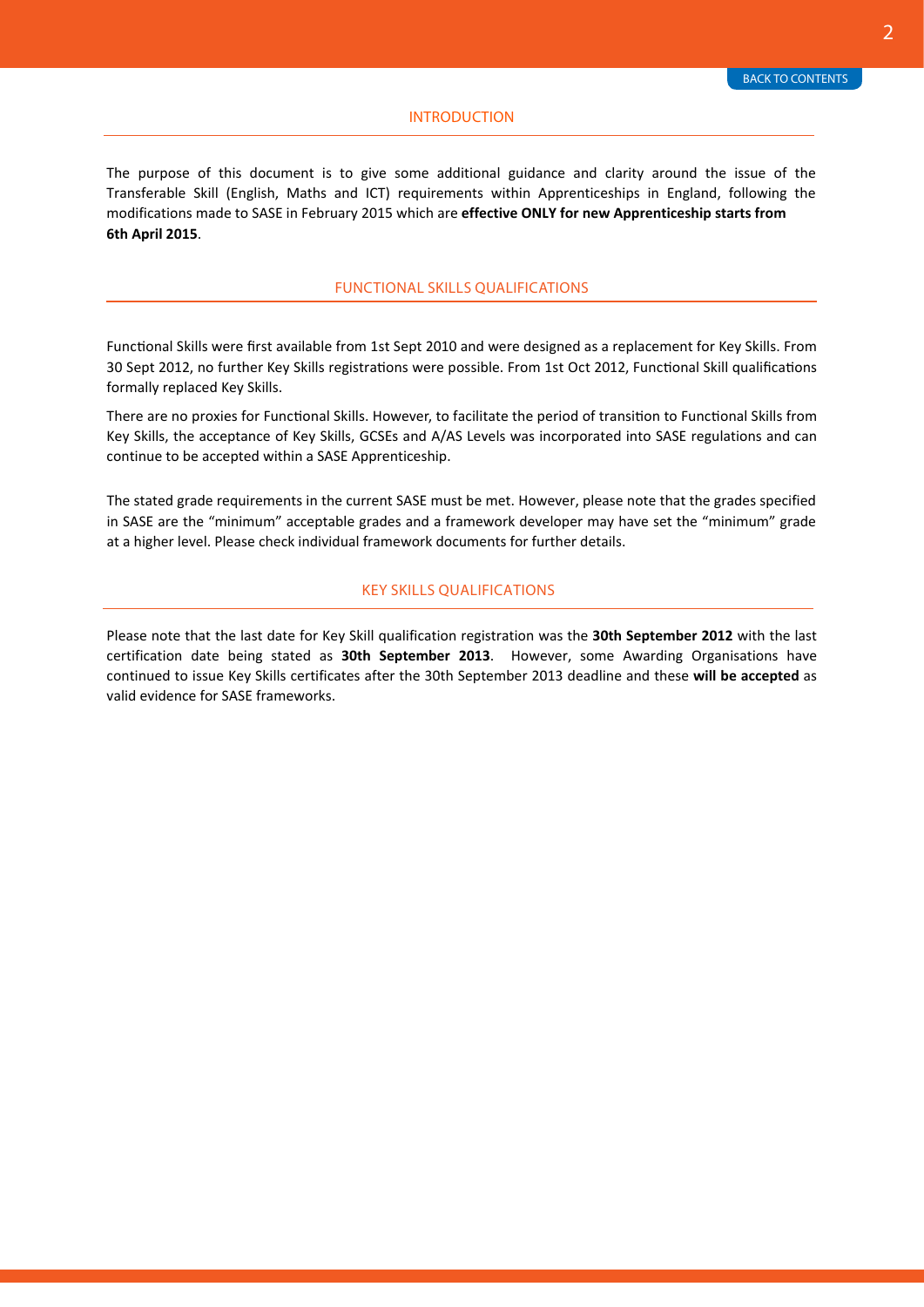#### SASE FRAMEWORKS - SOME GENERAL PRINCIPLES

<span id="page-2-0"></span>In addition to the details within SASE, the following sections of this guidance document provide further clarity regarding acceptable qualifications for the English, Maths and ICT requirements within Intermediate and Advanced SASE frameworks. **Please note that Higher Apprenticeships no longer have English and Maths qualifications as mandatory requirements.** 

When trying to establish if a learner has a qualification that is acceptable within a SASE framework, please refer to the list of qualifications included within SASE. Further [details of the tr](https://www.gov.uk/government/publications/specification-of-apprenticeship-standards-for-england)ansferable skill requirements within SASE Apprenticeship frameworks can be found in the current SASE Guidance. If the qualification achieved by a learner does not match any of the qualifications listed (and their stated grade/level criteria) then it cannot be accepted.

#### DATES OF ACHIEVEMENT

• For Apprenticeship starts on, or after 6th April 2015 there are no longer any date achieved restrictions. The "5 Year rule" has been removed in addition to the requirement for certain qualifications to have been achieved "before September 2012"

#### GCSE WITH ENHANCED FUNCTIONAL CONTENT (EFC)

- GCSE qualifications with Enhanced Functional Content (EFC) are ones which were achieved as part of the Summer 2012 exam season onwards. They are acceptable regardless of when the qualification was achieved as they have no expiry. However, there are minimum grade requirements which still need to be met, depending on the level of Apprenticeship being undertaken. These are:- Minimum Grade E (Level 1 equivalent) for an Intermediate Apprenticeship and minimum Grade C (Level 2 equivalent) for an Advanced Apprenticeship. Please note that these are the minimum SASE requirements and some frameworks may set the minimum requirement to be at a higher grade.
- Please note that a GCSE certificate will NOT actually state that it contains EFC and you have to use the date of achievement to ascertain if EFC was included or not.

#### GRADE REQUIREMENTS

• SASE does state **minimum** grade requirements for each type of qualfication that is acceptable. These can be different for Intermediate and Advanced Apprenticeships. Where SASE does not state a minimum grade requirement then any pass grade (A\*-E) is acceptable. However, it is essential to check specific Apprenticeship framework requirements as framework developers may have set grades that are **above the minimum** level required by SASE.

#### "EQUIVALENT" QUALIFICATIONS

**• ONLY** the specific qualifications listed in SASE are acceptable. Qualifications quoted in other documents or websites etc as being "**equivalents**" to GCSEs, AS or A Levels **CANNOT** be accepted.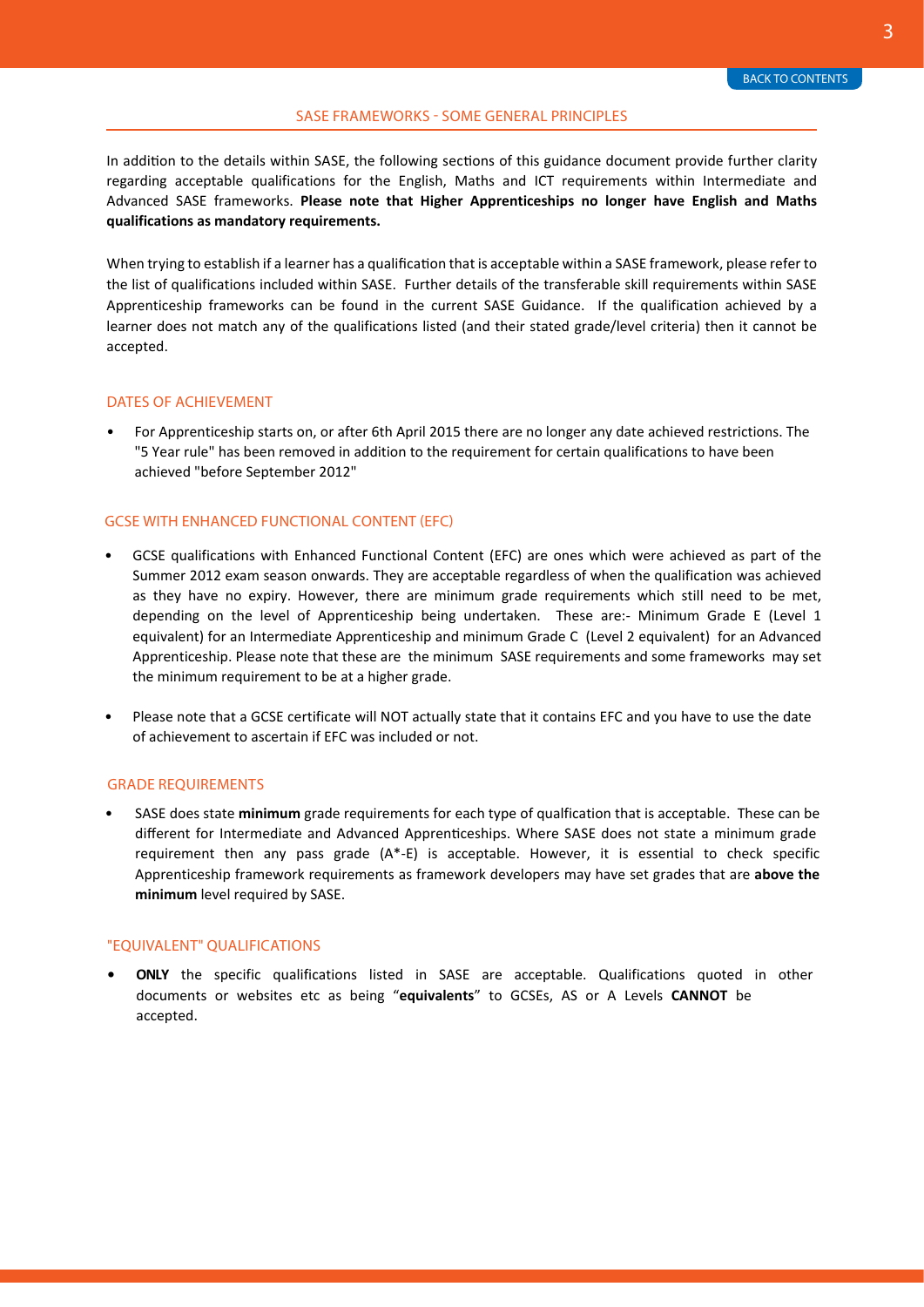### <span id="page-3-0"></span>INTERMEDIATE APPRENTICESHIPS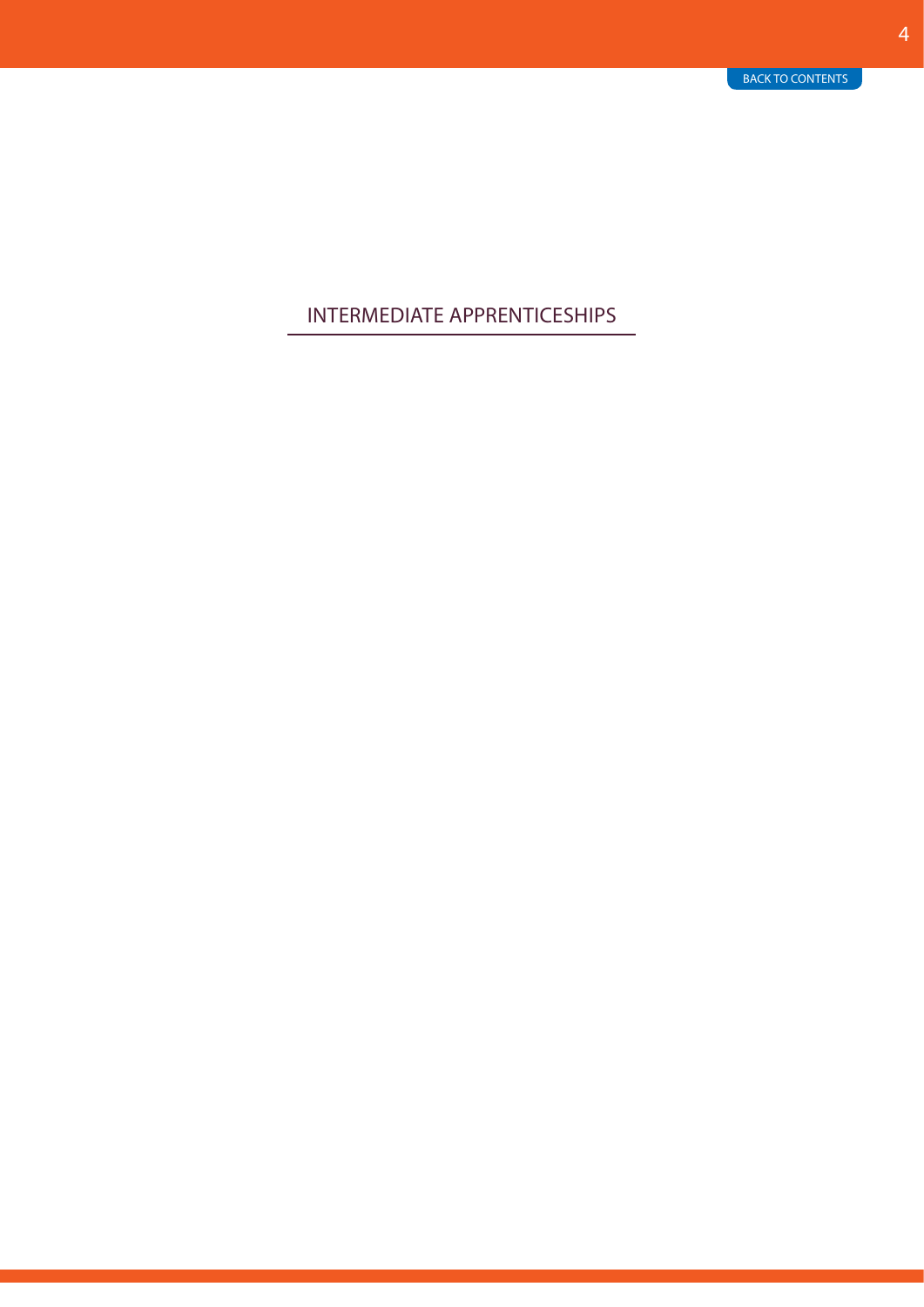<span id="page-4-0"></span>

| <b>INTERMEDIATE APPRENTICESHIPS - ENGLISH</b>                                                                                                                                                                                                                                             |                                                                      |                                                                                                                            |            |           |
|-------------------------------------------------------------------------------------------------------------------------------------------------------------------------------------------------------------------------------------------------------------------------------------------|----------------------------------------------------------------------|----------------------------------------------------------------------------------------------------------------------------|------------|-----------|
| English                                                                                                                                                                                                                                                                                   | Level or<br><b>Grade Criteria</b>                                    | Date Achieved Criteria                                                                                                     | <b>YES</b> | <b>NO</b> |
| Functional Skills - English                                                                                                                                                                                                                                                               | L1 (min'm) or L2                                                     | None - any achievement date<br>acceptable                                                                                  |            |           |
| GCSE English with EFC* (all variations,<br>including short courses are accepted)<br><b>NOT</b> acceptable are English Literature<br>and English as a Second Language.<br>Double Awards need to be minimum of<br>EF (L1 equivalent) or CD (L2 equivalent)<br>* Enhanced Functional Content | Min'm Grade E<br>(L1 equivalent)<br>Min'm Grade C<br>(L2 equivalent) | GCSEs with embedded EFC are<br>those that were achieved from<br>Summer 2012*<br>(*examination period June 2012<br>onwards) |            |           |
| Key Skills Communication<br>NB: Key Skills awarded by the Northern<br>Ireland Council for the Curriculum,<br>Examinations and Assessment and the<br>Welsh Awarding Organisation WJEC are<br>also acceptable                                                                               | L1 (min'm) or L2                                                     | None - any achievement date<br>acceptable<br>(as long as Apprenticeship Start<br>Date is on, or after, 6/4/15)             |            |           |
| GCSE English at any tier - including the<br>following:<br>- International GCSEs (iGCSEs)<br>Short courses<br>- Pilot courses<br>Double Awards<br>(minimum grade acceptable EF)<br>- GCSE English Language<br><b>GCSE English Studies</b><br>۳.<br>- GCSE English Communication            | Min'm Grade E                                                        | None - any achievement date<br>acceptable<br>(as long as Apprenticeship Start<br>Date is on, or after, 6/4/15)             |            |           |
| A/AS Level English Language                                                                                                                                                                                                                                                               | Min'm Grade E                                                        | None - any achievement date<br>acceptable<br>(as long as Apprenticeship Start<br>Date is on, or after, 6/4/15)             |            |           |
| A/AS Level English Literature                                                                                                                                                                                                                                                             | Min'm Grade E                                                        | None - any achievement date<br>acceptable<br>(as long as Apprenticeship Start<br>Date is on, or after, 6/4/15)             |            |           |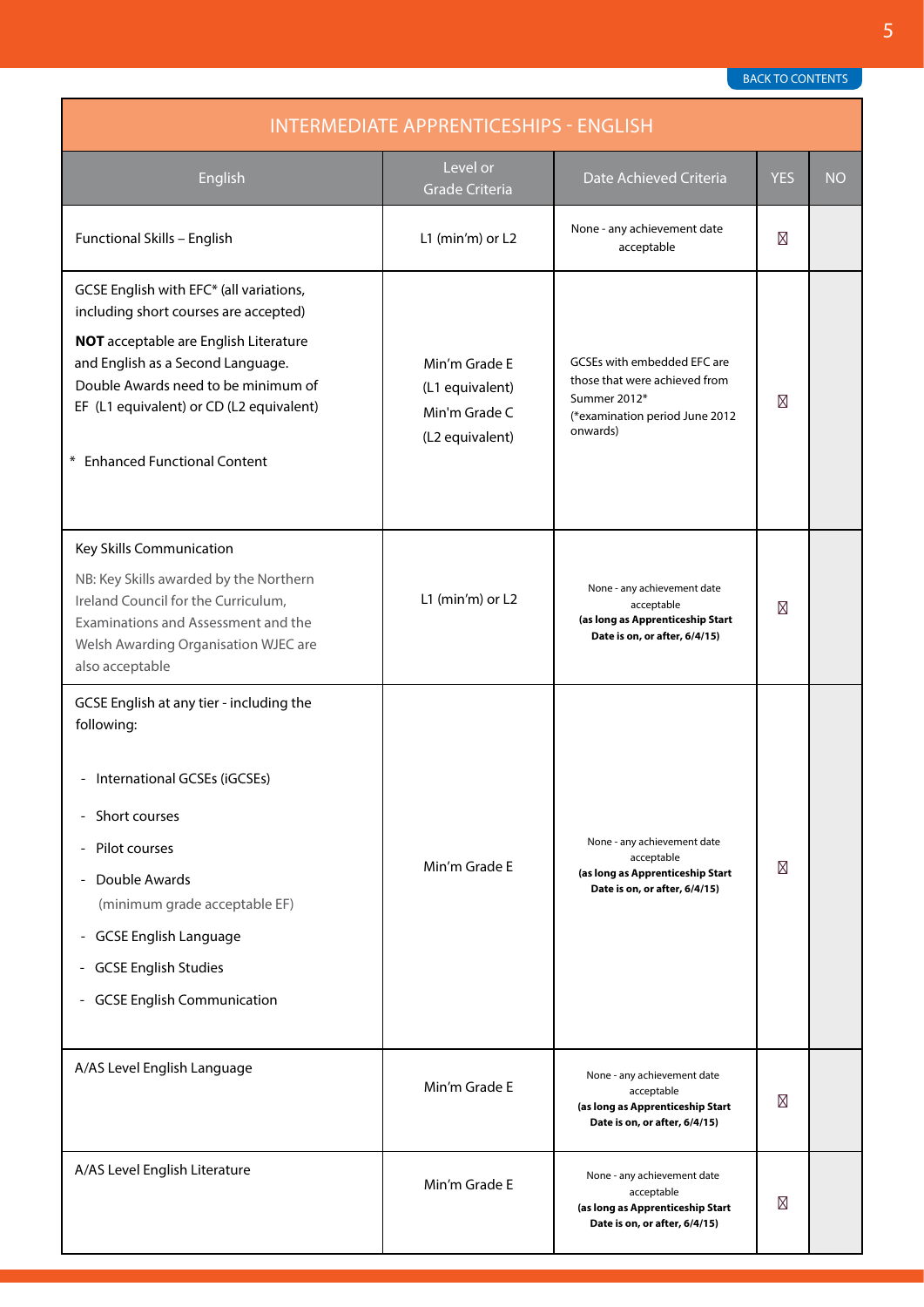| <b>INTERMEDIATE APPRENTICESHIPS - ENGLISH</b>                                                                                                                                                        |                            |                                                                                                                |            |           |
|------------------------------------------------------------------------------------------------------------------------------------------------------------------------------------------------------|----------------------------|----------------------------------------------------------------------------------------------------------------|------------|-----------|
| English                                                                                                                                                                                              | Level or<br>Grade Criteria | Date Achieved Criteria                                                                                         | <b>YES</b> | <b>NO</b> |
| A/AS Level English Language & Literature                                                                                                                                                             | Min'm Grade E              | None - any achievement date<br>acceptable<br>(as long as Apprenticeship Start<br>Date is on, or after, 6/4/15) |            |           |
| O Level English Language                                                                                                                                                                             | Min'm Grade C              | None - any achievement date<br>acceptable<br>(as long as Apprenticeship Start<br>Date is on, or after, 6/4/15) |            |           |
| O Level English Literature                                                                                                                                                                           | Min'm Grade C              | None - any achievement date<br>acceptable<br>(as long as Apprenticeship Start<br>Date is on, or after, 6/4/15) |            |           |
| O Level English Language & Literature                                                                                                                                                                | Min'm Grade C              | None - any achievement date<br>acceptable<br>(as long as Apprenticeship Start<br>Date is on, or after, 6/4/15) |            |           |
| <b>GCSE English Literature</b>                                                                                                                                                                       |                            |                                                                                                                |            |           |
| GCSE English as a Second Language                                                                                                                                                                    |                            |                                                                                                                |            |           |
| GNVQs                                                                                                                                                                                                |                            |                                                                                                                |            |           |
| Qualifications exclusive to Scotland, Ireland<br>or Wales e.g. Core Skills, Standards/<br>Highers & Essential Skills Wales<br>Also any qualifications that are nation<br>specific to other countries |                            |                                                                                                                |            |           |
| <b>GCSE Double Awards</b><br>(where the achieved grade is FF or less)                                                                                                                                |                            |                                                                                                                |            |           |
| Access to Higher Education Diplomas                                                                                                                                                                  |                            |                                                                                                                |            |           |
| <b>Adult Literacy Certificates</b>                                                                                                                                                                   |                            |                                                                                                                |            |           |
| FE Access Programmes in Literacy                                                                                                                                                                     |                            |                                                                                                                |            |           |
| <b>Baccalaureate Certificates</b>                                                                                                                                                                    |                            |                                                                                                                |            |           |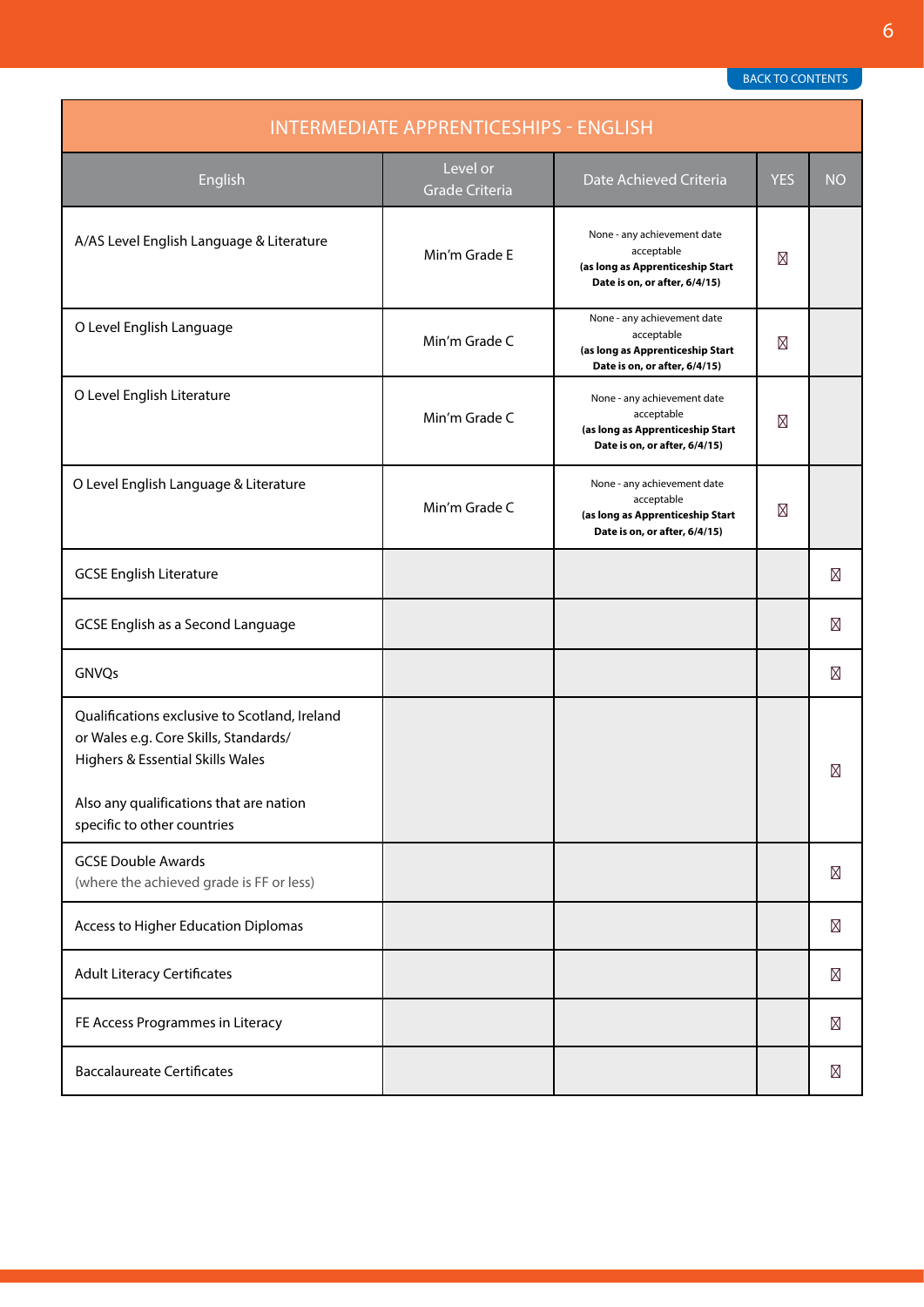<span id="page-6-0"></span>

| <b>INTERMEDIATE APPRENTICESHIPS - ENGLISH</b>                                                      |                                   |                        |     |           |
|----------------------------------------------------------------------------------------------------|-----------------------------------|------------------------|-----|-----------|
| English                                                                                            | Level or<br><b>Grade Criteria</b> | Date Achieved Criteria | YES | <b>NO</b> |
| Any other English awarded qualifications<br>not specifically listed in SASE                        |                                   |                        |     |           |
| Any qualifications described as<br>"equivalent" to GCSEs, A or AS Levels but<br>not listed in SASE |                                   |                        |     |           |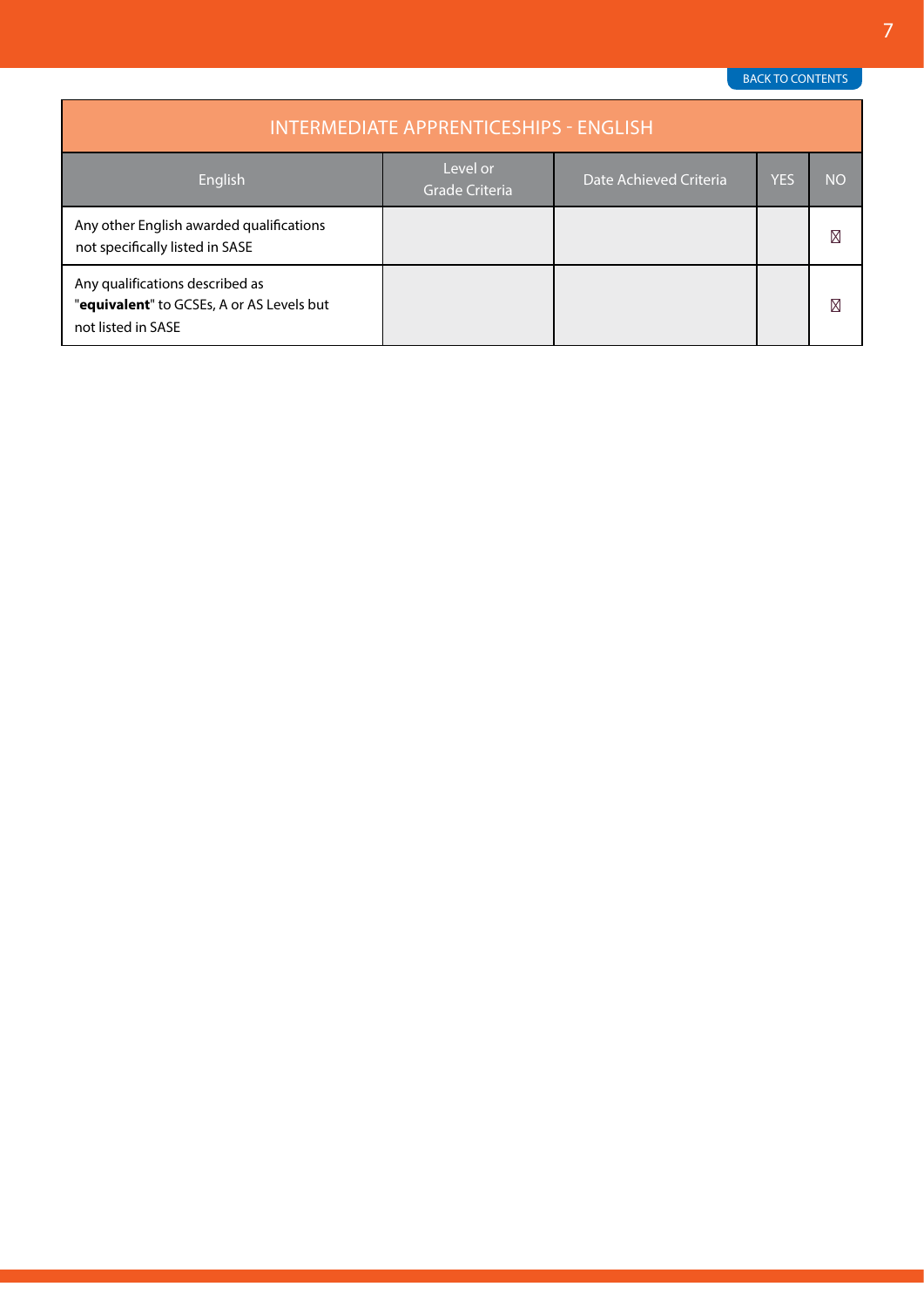<span id="page-7-0"></span>

| <b>INTERMEDIATE APPRENTICESHIPS - MATHS</b>                                                                                                                                                                                                                                                                                                                                                                                                                                                           |                                                                      |                                                                                                                            |            |           |
|-------------------------------------------------------------------------------------------------------------------------------------------------------------------------------------------------------------------------------------------------------------------------------------------------------------------------------------------------------------------------------------------------------------------------------------------------------------------------------------------------------|----------------------------------------------------------------------|----------------------------------------------------------------------------------------------------------------------------|------------|-----------|
| <b>Maths</b>                                                                                                                                                                                                                                                                                                                                                                                                                                                                                          | Level or<br><b>Grade Criteria</b>                                    | Date Achieved Criteria                                                                                                     | <b>YES</b> | <b>NO</b> |
| <b>Functional Skills - Maths</b>                                                                                                                                                                                                                                                                                                                                                                                                                                                                      | L1 (min'm) or L2                                                     | None - any achievement date<br>acceptable                                                                                  |            |           |
| GCSE Maths with EFC* (all variations,<br>including short courses are accepted)<br>Double Awards need to be minimum of EF<br>(L1 equivalent) or CD (L2 equivalent)<br><b>Enhanced Functional Content</b><br>$*$                                                                                                                                                                                                                                                                                        | Min'm Grade E<br>(L1 equivalent)<br>Min'm Grade C<br>(L2 equivalent) | GCSEs with embedded EFC are<br>those that were achieved from<br>Summer 2012*<br>(*examination period June 2012<br>onwards) |            |           |
| Key Skills Application of Number<br>NB: Key Skills awarded by the Northern Ireland<br>Council for the Curriculum, Examinations and<br>Assessment and the Welsh Awarding<br>Organisation WJEC are also acceptable                                                                                                                                                                                                                                                                                      | L1 (min'm) or L2                                                     | None - any achievement date<br>acceptable<br>(as long as Apprenticeship Start<br>Date is on, or after, 6/4/15)             |            |           |
| GCSE Maths at any tier - including the<br>following:<br>International GCSEs (iGCSEs)<br>Short courses<br>Pilot courses<br>Double Awards<br>(minimum acceptable EF)<br><b>GCSE Linear Maths, Modular Maths</b><br>- GCSE Application of Maths*<br><b>GCSE Methods in Mathematics*</b><br>- GCSE Additional Maths<br>- GCSE Use of Mathematics<br>- GCSE Free Standing Maths<br>Qualification (FSMQ)<br>* These 2 qualifications can also be achieved<br>as a "Linked Pair" and this is also acceptable | Min'm Grade E                                                        | None - any achievement date<br>acceptable<br>(as long as Apprenticeship Start<br>Date is on, or after, 6/4/15)             |            |           |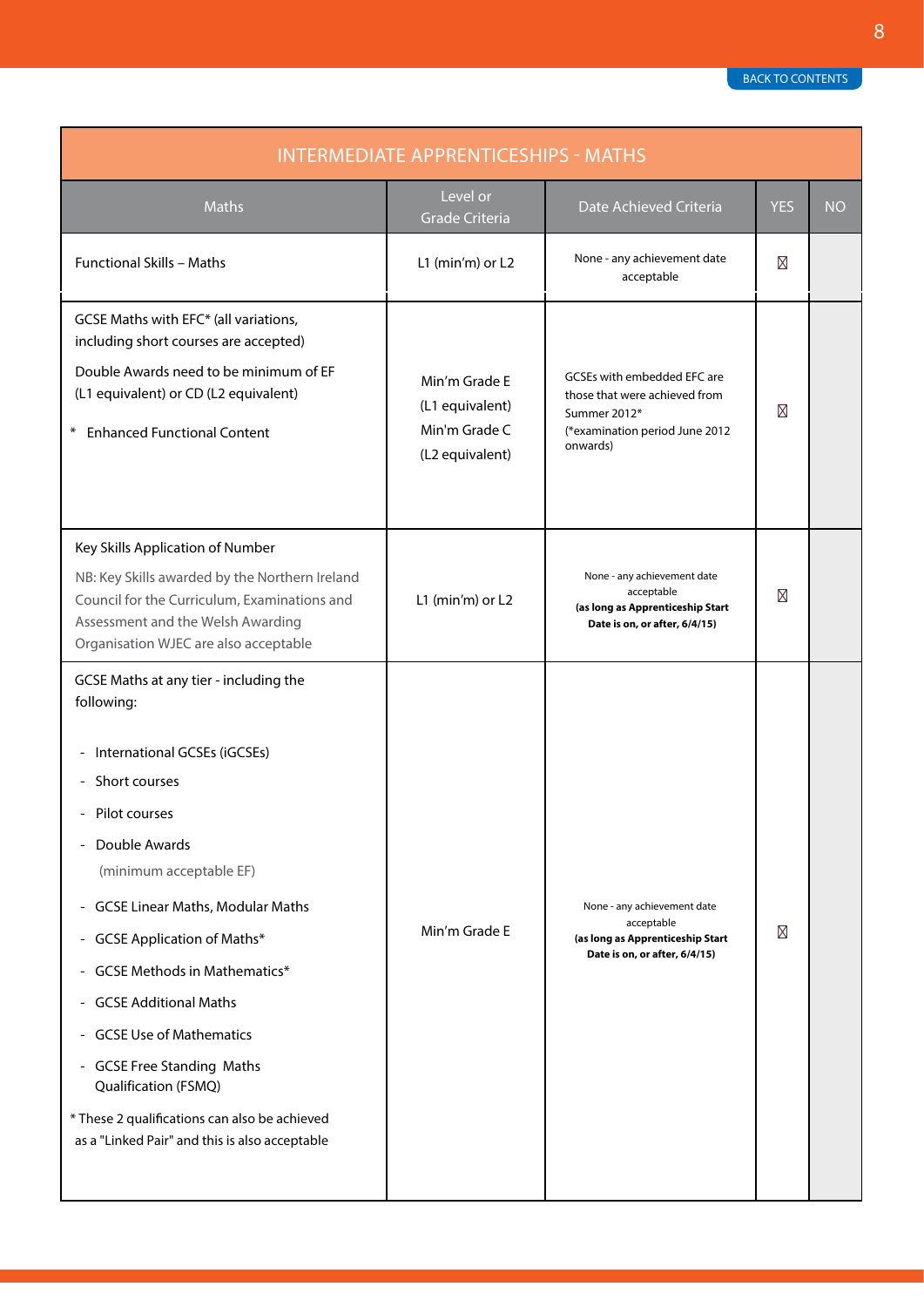<span id="page-8-0"></span>

| <b>INTERMEDIATE APPRENTICESHIPS - MATHS</b>                                                                                |                                   |                                                                                                                |            |           |
|----------------------------------------------------------------------------------------------------------------------------|-----------------------------------|----------------------------------------------------------------------------------------------------------------|------------|-----------|
| <b>Maths</b>                                                                                                               | Level or<br><b>Grade Criteria</b> | Date Achieved Criteria                                                                                         | <b>YES</b> | <b>NO</b> |
| A/AS Level Maths                                                                                                           | Min'm Grade E                     | None - any achievement date<br>acceptable<br>(as long as Apprenticeship Start<br>Date is on, or after, 6/4/15) |            |           |
| A/AS Level Pure Maths                                                                                                      | Min'm Grade E                     | None - any achievement date<br>acceptable<br>(as long as Apprenticeship Start<br>Date is on, or after, 6/4/15) |            |           |
| A/AS Level Further Maths                                                                                                   | Min'm Grade E                     | None - any achievement date<br>acceptable<br>(as long as Apprenticeship Start<br>Date is on, or after, 6/4/15) |            |           |
| A/AS Level Use of Mathematics                                                                                              | Min'm Grade E                     | None - any achievement date<br>acceptable<br>(as long as Apprenticeship Start<br>Date is on, or after, 6/4/15) |            |           |
| O Level Maths                                                                                                              | Min'm Grade C                     | None - any achievement date<br>acceptable<br>(as long as Apprenticeship Start<br>Date is on, or after, 6/4/15) |            |           |
| GNVQs                                                                                                                      |                                   |                                                                                                                |            |           |
| Qualifications exclusive to Scotland, Ireland<br>or Wales e.g. Core Skills, Standards/Highers,<br>& Essential Skills Wales |                                   |                                                                                                                |            |           |
| Also any qualifications that are nation<br>specific to other countries                                                     |                                   |                                                                                                                |            |           |
| <b>GCSE Double Awards</b><br>(where the achieved grade is FF or less)                                                      |                                   |                                                                                                                |            |           |
| Access to Higher Education Diplomas                                                                                        |                                   |                                                                                                                |            |           |
| <b>Adult Numeracy Certificates</b>                                                                                         |                                   |                                                                                                                |            |           |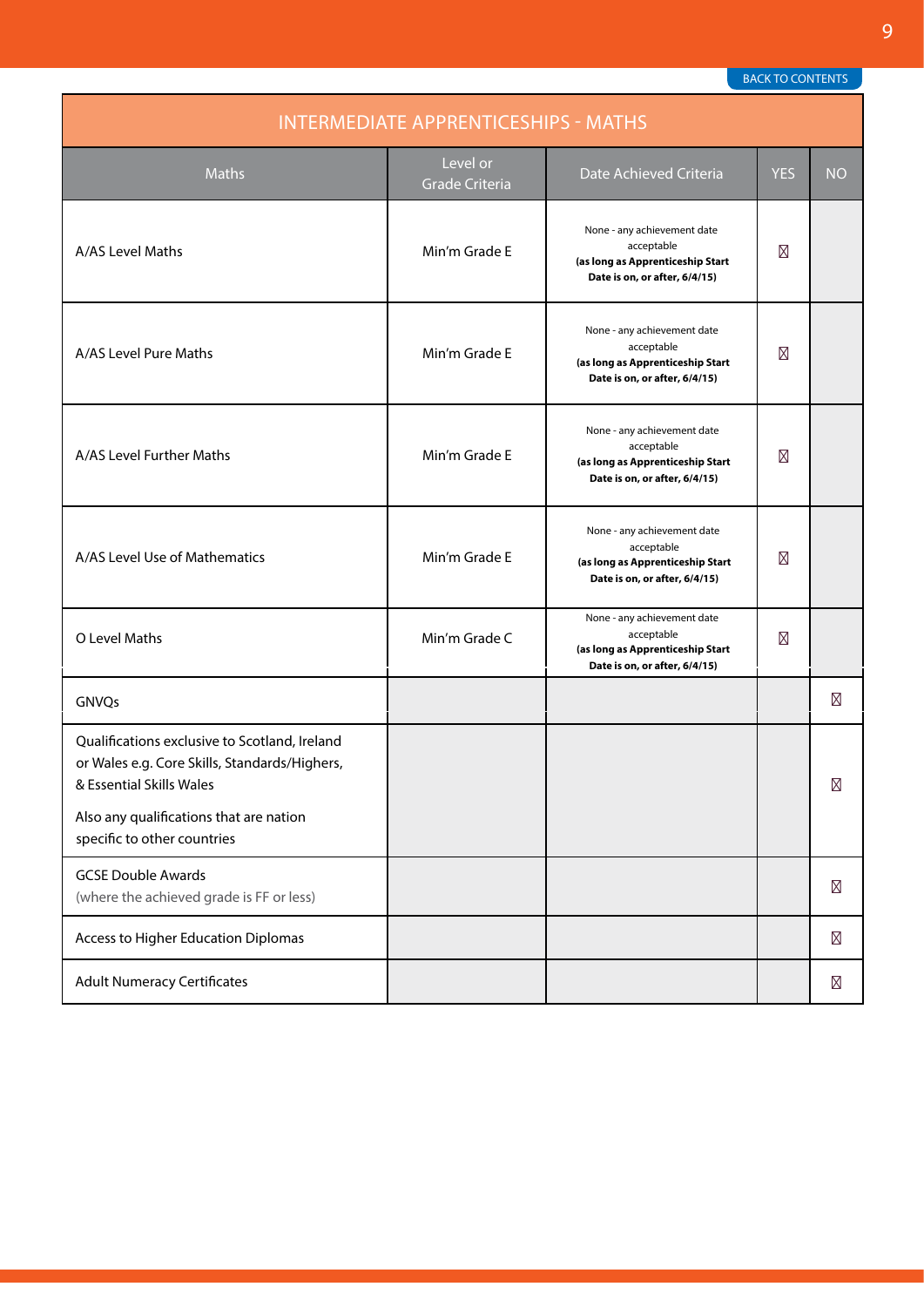| <b>INTERMEDIATE APPRENTICESHIPS - MATHS</b>                                                     |                                   |                        |            |           |
|-------------------------------------------------------------------------------------------------|-----------------------------------|------------------------|------------|-----------|
| <b>Maths</b>                                                                                    | Level or<br><b>Grade Criteria</b> | Date Achieved Criteria | <b>YES</b> | <b>NO</b> |
| FE Access Programmes in Numeracy                                                                |                                   |                        |            |           |
| <b>Baccalaureate Certificates</b>                                                               |                                   |                        |            |           |
| Any other Maths qualifications not<br>specifically listed in SASE                               |                                   |                        |            |           |
| Any qualifications described as "equivalent" to<br>GCSEs, A or AS Levels but not listed in SASE |                                   |                        |            |           |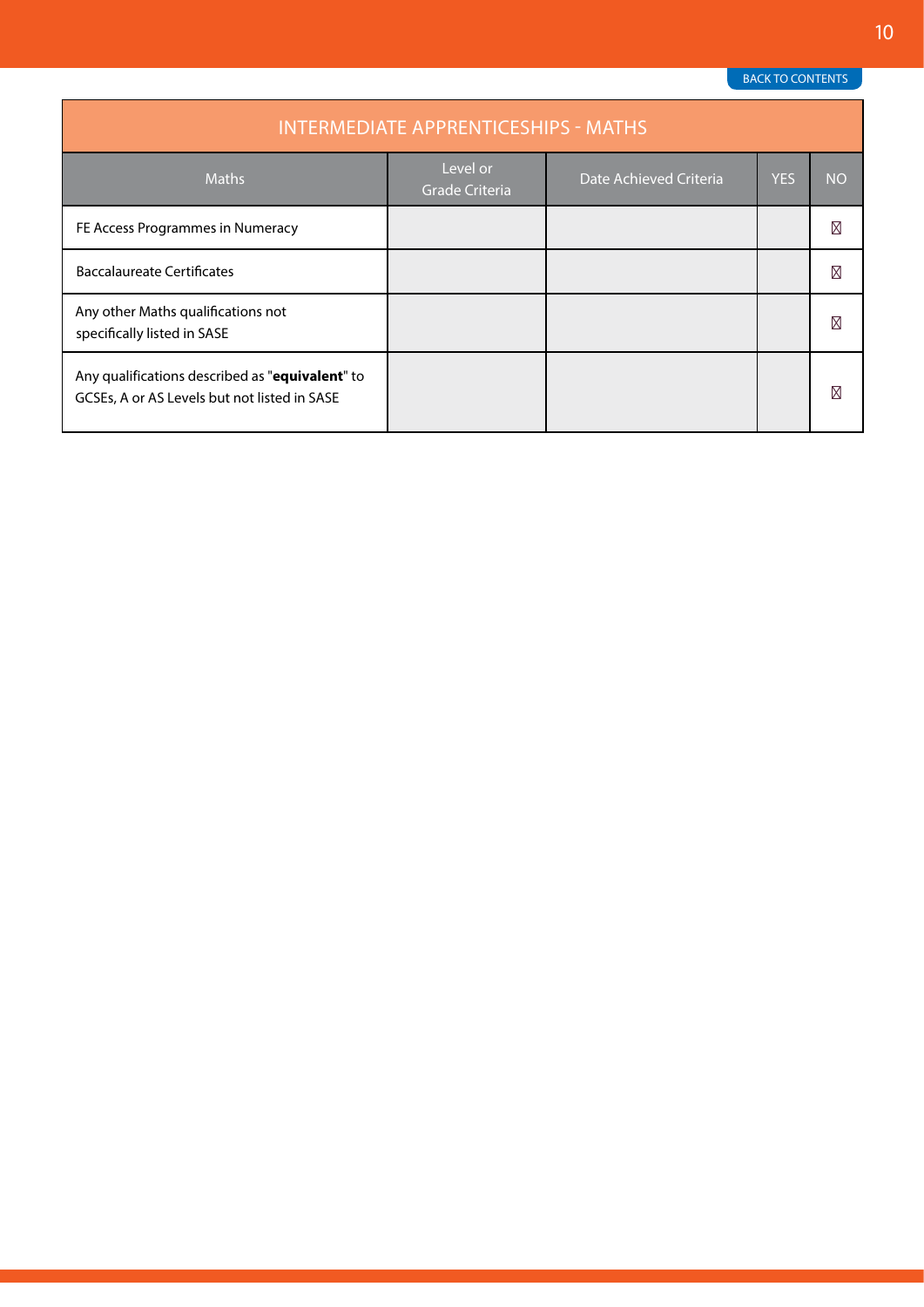<span id="page-10-0"></span>

| <b>INTERMEDIATE APPRENTICESHIPS - ICT</b>                                                                                                                                                                               |                                                                         |                                                                                                                            |            |           |
|-------------------------------------------------------------------------------------------------------------------------------------------------------------------------------------------------------------------------|-------------------------------------------------------------------------|----------------------------------------------------------------------------------------------------------------------------|------------|-----------|
| ICT                                                                                                                                                                                                                     | Level or<br><b>Grade Criteria</b>                                       | Date Achieved Criteria                                                                                                     | <b>YES</b> | <b>NO</b> |
| Functional Skills - ICT                                                                                                                                                                                                 | L1 (min'm) or L2                                                        | None - any achievement<br>date acceptable                                                                                  |            |           |
| GCSE ICT with EFC* (all variations,<br>including short courses are accepted)<br>Double Awards need to be minimum of EF<br>(L1 equivalent) or CD (L2 equivalent)<br><b>Enhanced Functional Content</b><br>⋇              | Min'm Grade E<br>(L1 equivalent)<br>or Min'm Grade C<br>(L2 equivalent) | GCSEs with embedded EFC are<br>those that were achieved from<br>Summer 2012*<br>(*examination period June 2012<br>onwards) |            |           |
| Key Skills ICT<br>NB: Key Skills awarded by the Northern Ireland<br>Council for the Curriculum, Examinations and<br>Assessment and the Welsh Awarding<br>Organisation WJEC are also acceptable                          | L1 or $L2$                                                              | None - any achievement date<br>acceptable<br>(as long as Apprenticeship Start<br>Date is on, or after, 6/4/15)             |            |           |
| GCSE ICT at any tier - including the<br>following:<br>International GCSEs (iGCSEs)<br>Short courses<br>- Pilot courses<br>Double Awards<br>(minimum acceptable EF)<br>- GCSE Applied ICT<br><b>GCSE Computing</b><br>۰, | Min'm Grade E                                                           | None - any achievement date<br>acceptable<br>(as long as Apprenticeship Start<br>Date is on, or after, 6/4/15)             |            |           |
| A/AS Level ICT - including the following:<br>- A/AS Level Applied ICT<br>- A/AS Level Computing                                                                                                                         | Min'm Grade E                                                           | None - any achievement date<br>acceptable<br>(as long as Apprenticeship Start<br>Date is on, or after, 6/4/15)             |            |           |
| O Level ICT                                                                                                                                                                                                             | Min'm Grade C                                                           | None - any achievement date<br>acceptable<br>(as long as Apprenticeship Start<br>Date is on, or after, 6/4/15)             |            |           |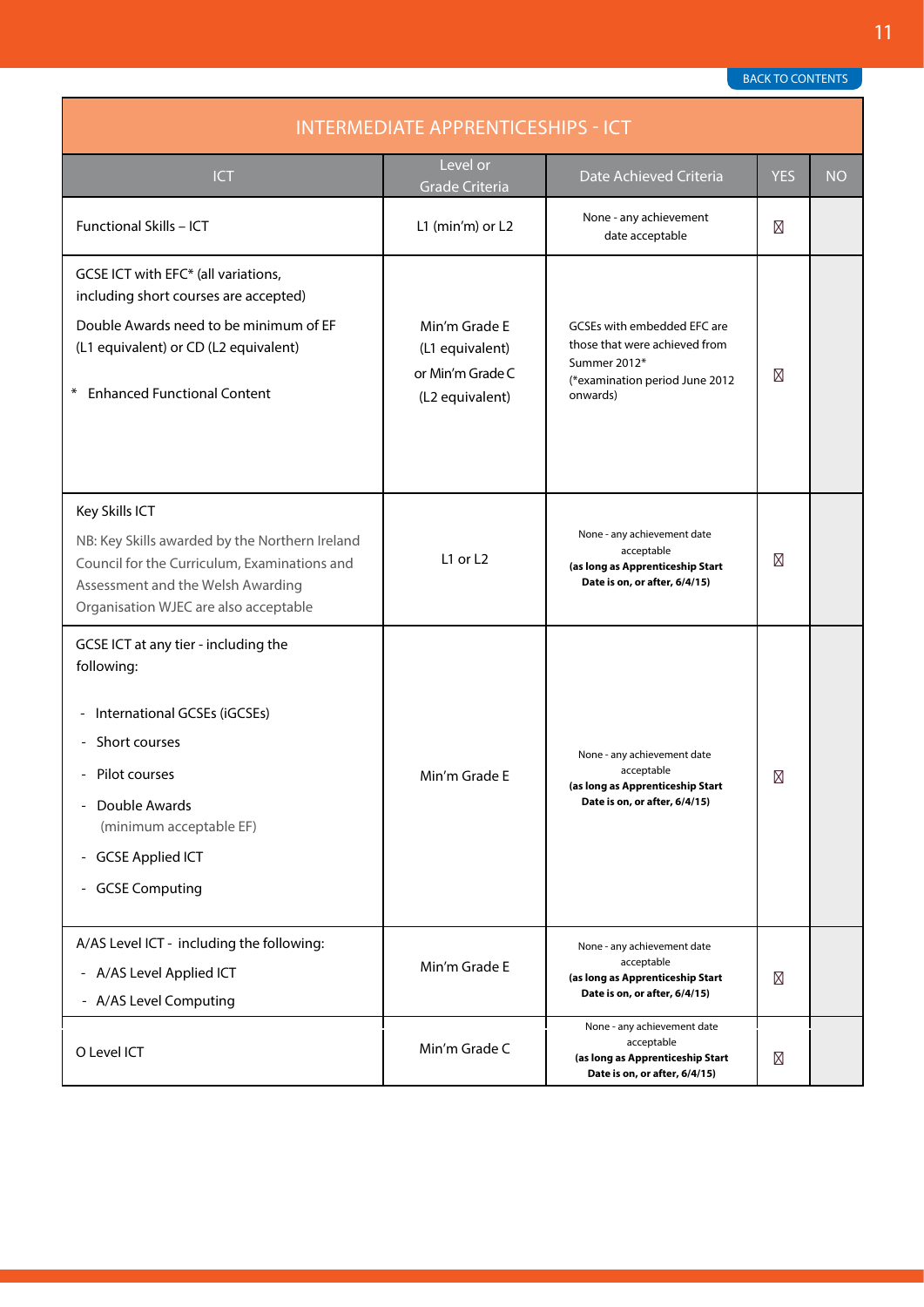| <b>INTERMEDIATE APPRENTICESHIPS - ICT</b>                                                                                                                                                            |                                   |                        |            |           |  |
|------------------------------------------------------------------------------------------------------------------------------------------------------------------------------------------------------|-----------------------------------|------------------------|------------|-----------|--|
| <b>ICT</b>                                                                                                                                                                                           | Level or<br><b>Grade Criteria</b> | Date Achieved Criteria | <b>YES</b> | <b>NO</b> |  |
| GNVQs                                                                                                                                                                                                |                                   |                        |            |           |  |
| Qualifications exclusive to Scotland, Ireland<br>or Wales e.g. Core Skills, Standards/<br>Highers & Essential Skills Wales<br>Also any qualifications that are nation<br>specific to other countries |                                   |                        |            |           |  |
| <b>GCSE Double Awards</b><br>(where the achieved grade is FF or less)                                                                                                                                |                                   |                        |            |           |  |
| <b>GCSE</b> in Business and<br><b>Communications Systems</b>                                                                                                                                         |                                   |                        |            |           |  |
| Access to Higher Education Diplomas                                                                                                                                                                  |                                   |                        |            |           |  |
| Any other ICT qualifications not specifically<br>listed in SASE e.g. BTEC, DiDA,<br>CLAIT, ECDL, OCR etc                                                                                             |                                   |                        |            |           |  |
| Any qualifications described as "equivalent"<br>to GCSEs, A or AS Levels but not listed in<br>SASE                                                                                                   |                                   |                        |            |           |  |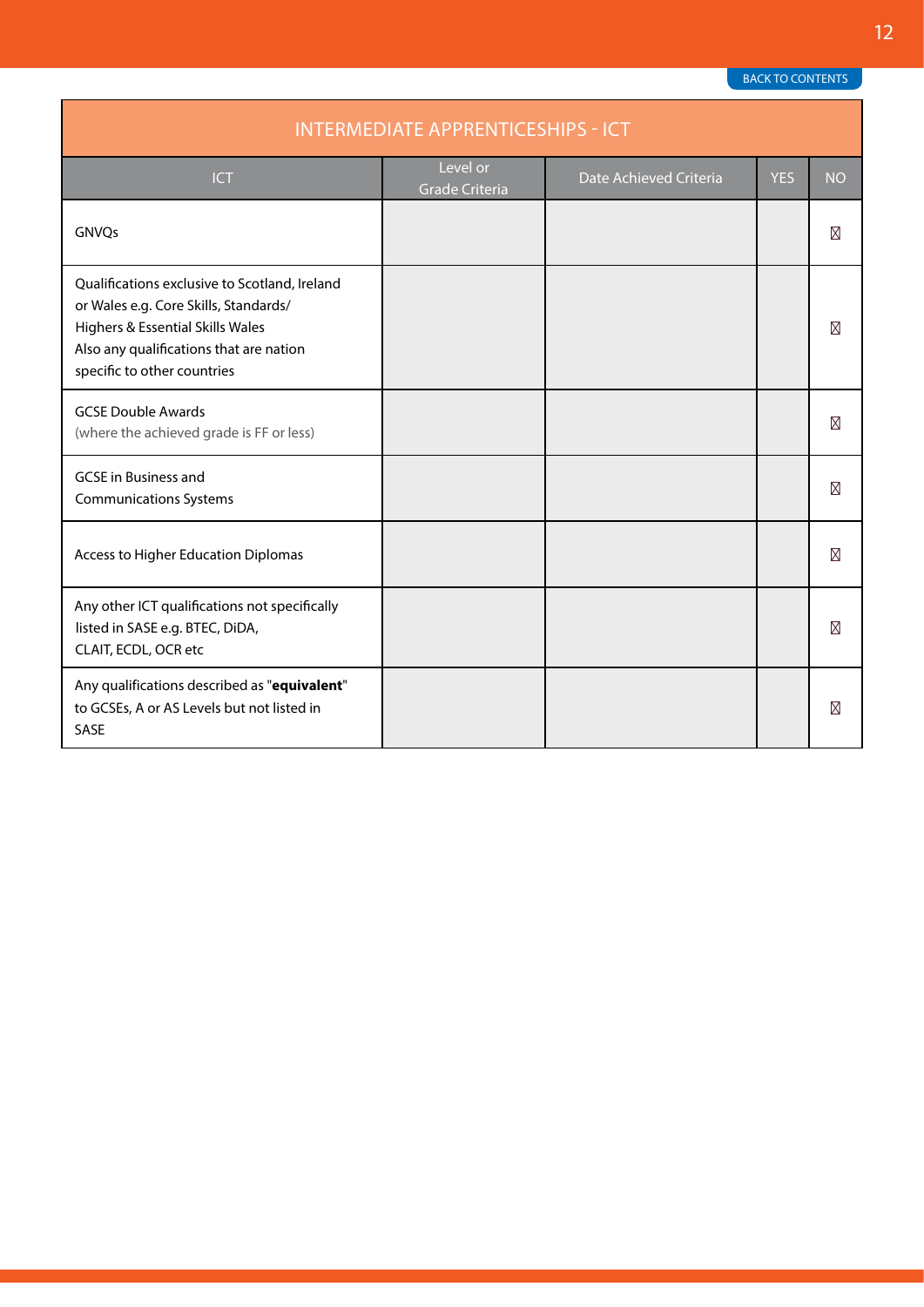### <span id="page-12-0"></span>ADVANCED APPRENTICESHIPS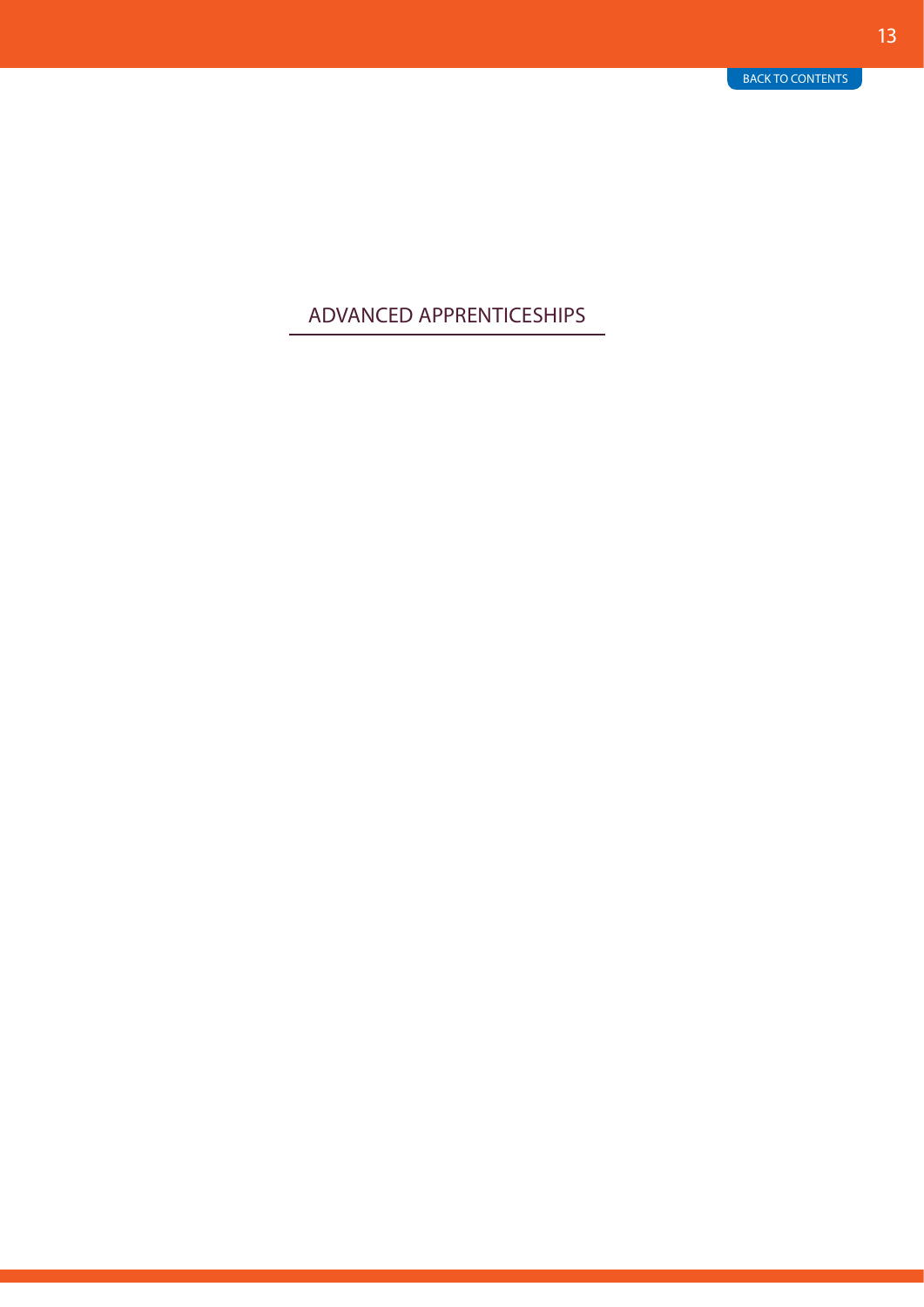<span id="page-13-0"></span>

| <b>ADVANCED APPRENTICESHIPS - ENGLISH</b>                                                                                                                                                                                                                                                                                                                                                   |                                   |                                                                                                                            |            |           |
|---------------------------------------------------------------------------------------------------------------------------------------------------------------------------------------------------------------------------------------------------------------------------------------------------------------------------------------------------------------------------------------------|-----------------------------------|----------------------------------------------------------------------------------------------------------------------------|------------|-----------|
| English                                                                                                                                                                                                                                                                                                                                                                                     | Level or<br><b>Grade Criteria</b> | Date Achieved Criteria                                                                                                     | <b>YES</b> | <b>NO</b> |
| Functional Skills - English                                                                                                                                                                                                                                                                                                                                                                 | L <sub>2</sub>                    | None - any achievement date<br>acceptable                                                                                  |            |           |
| GCSE English with EFC* (all variations,<br>including short courses are accepted)<br>NOT acceptable are English Literature and<br>English as a Second Language.<br>Double Awards need to be minimum of CD<br><b>Enhanced Functional Content</b><br>$\ast$                                                                                                                                    | Min'm Grade C                     | GCSEs with embedded EFC are<br>those that were achieved from<br>Summer 2012*<br>(*examination period June 2012<br>onwards) |            |           |
| Key Skills Communication<br>NB: Key Skills awarded by the Northern<br>Ireland Council for the Curriculum,<br>Examinations and Assessment and the<br>Welsh Awarding Organisation WJEC are<br>also acceptable                                                                                                                                                                                 | L <sub>2</sub>                    | None - any achievement date<br>acceptable<br>(as long as Apprenticeship Start<br>Date is on, or after, 6/4/15)             |            |           |
| GCSE English at any tier - including the<br>following:<br>International GCSEs (iGCSEs)<br>Short courses<br>$\overline{\phantom{a}}$<br>Pilot courses<br>$\overline{\phantom{m}}$<br>Double Awards<br>$\overline{\phantom{a}}$<br>(minimum acceptable CD)<br><b>GCSE English Language</b><br>$\blacksquare$<br>- GCSE English Studies<br><b>GSSE English Communication</b><br>$\blacksquare$ | Min'm Grade C                     | None - any achievement date<br>acceptable<br>(as long as Apprenticeship Start<br>Date is on, or after, 6/4/15)             |            |           |
| A/AS Level English Language                                                                                                                                                                                                                                                                                                                                                                 | Min'm Grade E                     | None - any achievement date<br>acceptable<br>(as long as Apprenticeship Start<br>Date is on, or after, 6/4/15)             |            |           |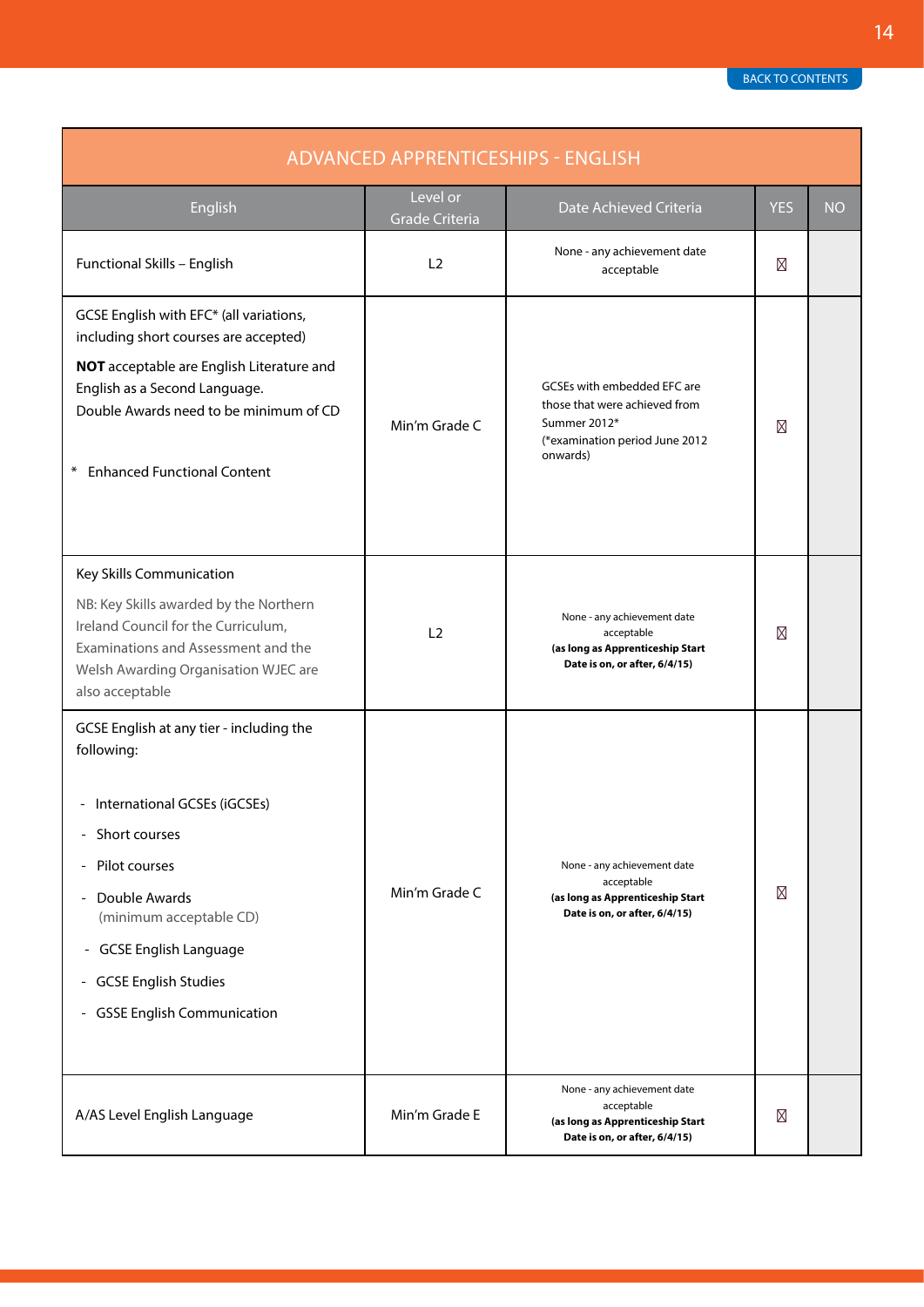| <b>ADVANCED APPRENTICESHIPS - ENGLISH</b>                                                                                    |                                   |                                                                                                                |            |           |  |
|------------------------------------------------------------------------------------------------------------------------------|-----------------------------------|----------------------------------------------------------------------------------------------------------------|------------|-----------|--|
| English                                                                                                                      | Level or<br><b>Grade Criteria</b> | Date Achieved Criteria                                                                                         | <b>YES</b> | <b>NO</b> |  |
| A/AS Level English Literature                                                                                                | Min'm Grade E                     | None - any achievement date<br>acceptable<br>(as long as Apprenticeship Start<br>Date is on, or after, 6/4/15) |            |           |  |
| A/AS Level English<br>Language & Literature                                                                                  | Min'm Grade E                     | None - any achievement date<br>acceptable<br>(as long as Apprenticeship Start<br>Date is on, or after, 6/4/15) |            |           |  |
| O Level English Language and/or Literature                                                                                   | Min'm Grade C                     | None - any achievement date<br>acceptable<br>(as long as Apprenticeship Start<br>Date is on, or after, 6/4/15) |            |           |  |
| <b>GCSE English Literature</b>                                                                                               |                                   |                                                                                                                |            |           |  |
| <b>GCSE English as a Second Language</b>                                                                                     |                                   |                                                                                                                |            |           |  |
| GNVQs                                                                                                                        |                                   |                                                                                                                |            |           |  |
| Qualifications exclusive to Scotland,<br>Ireland or Wales e.g. Core Skills,<br>Standards/Highers & Essential Skills<br>Wales |                                   |                                                                                                                |            |           |  |
| Also any qualifications that are nation<br>specific to other countries                                                       |                                   |                                                                                                                |            |           |  |
| <b>GCSE Double Awards</b><br>(where the achieved grade is DD or less)                                                        |                                   |                                                                                                                |            |           |  |
| Access to Higher Education Diplomas                                                                                          |                                   |                                                                                                                |            |           |  |
| <b>Adult Literacy Certificates</b>                                                                                           |                                   |                                                                                                                |            |           |  |
| FE Access Programmes in Literacy                                                                                             |                                   |                                                                                                                |            |           |  |
| <b>Baccalaureate Certificates</b>                                                                                            |                                   |                                                                                                                |            |           |  |
| Any other English qualifications not<br>specifically listed in SASE                                                          |                                   |                                                                                                                |            |           |  |
| Any qualifications described as<br>"equivalent" to GCSEs, A or AS Levels<br>but not listed in SASE                           |                                   |                                                                                                                |            |           |  |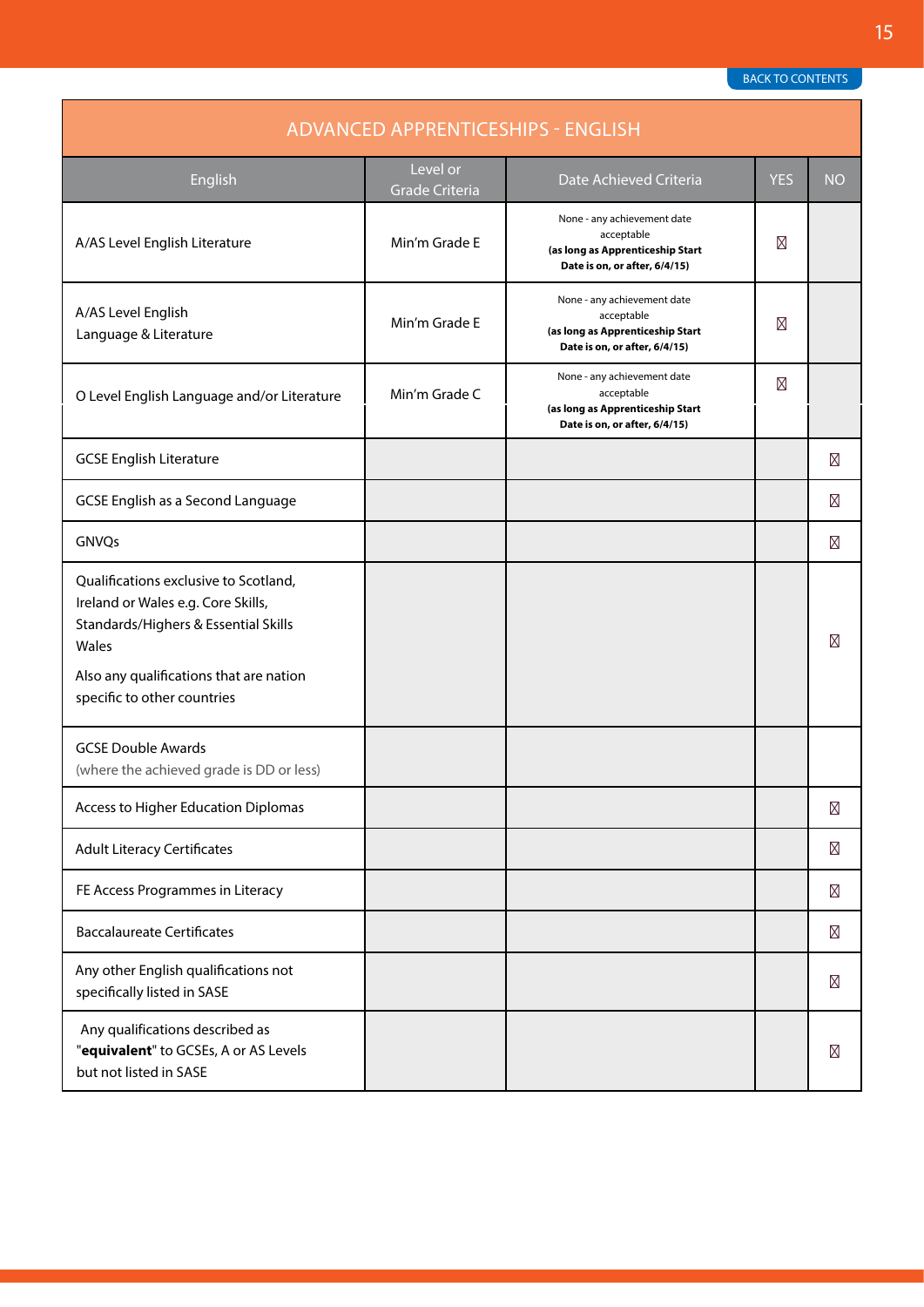<span id="page-15-0"></span>

| <b>ADVANCED APPRENTICESHIPS - MATHS</b>                                                                                                                                                                                                                                                             |                            |                                                                                                                            |            |           |
|-----------------------------------------------------------------------------------------------------------------------------------------------------------------------------------------------------------------------------------------------------------------------------------------------------|----------------------------|----------------------------------------------------------------------------------------------------------------------------|------------|-----------|
| <b>Maths</b>                                                                                                                                                                                                                                                                                        | Level or<br>Grade Criteria | Date Achieved Criteria                                                                                                     | <b>YES</b> | <b>NO</b> |
| <b>Functional Skills - Maths</b>                                                                                                                                                                                                                                                                    | L2                         | None - any achievement date<br>acceptable                                                                                  |            |           |
| GCSE Maths with EFC* (all variations,<br>including short courses are accepted)                                                                                                                                                                                                                      |                            |                                                                                                                            |            |           |
| Double Awards need to be minimum<br>of CD<br><b>Enhanced Functional Content</b>                                                                                                                                                                                                                     | Min'm Grade C              | GCSEs with embedded EFC are<br>those that were achieved from<br>Summer 2012*<br>(*examination period June 2012<br>onwards) |            |           |
| Key Skills Application of Number                                                                                                                                                                                                                                                                    |                            |                                                                                                                            |            |           |
| NB: Key Skills awarded by the Northern<br>Ireland Council for the Curriculum,<br>Examinations and Assessment and the<br>Welsh Awarding Organisation WJEC are<br>also acceptable                                                                                                                     | L <sub>2</sub>             | None - any achievement date<br>acceptable<br>(as long as Apprenticeship Start<br>Date is on, or after, 6/4/15)             |            |           |
| GCSE Maths at any tier - including the<br>following:<br>International GCSEs (iGCSEs)<br>$\blacksquare$<br>Short courses<br>- Pilot courses<br>Double Awards<br>(minimum acceptable CD)<br>- GCSE Linear Maths, Modular Maths<br>- GCSE Application of Maths*<br><b>GCSE Methods in Mathematics*</b> | Min'm Grade C              | None - any achievement date<br>acceptable<br>(as long as Apprenticeship Start<br>Date is on, or after, 6/4/15)             |            |           |
| <b>GCSE Additional Maths</b><br>- GCSE Use of Mathematics<br>- GCSE Free Standing<br>Mathematics Qualification (FSMQ)<br>* These 2 qualifications can also be achieved<br>as a "Linked Pair" and this is also acceptable.                                                                           |                            |                                                                                                                            |            |           |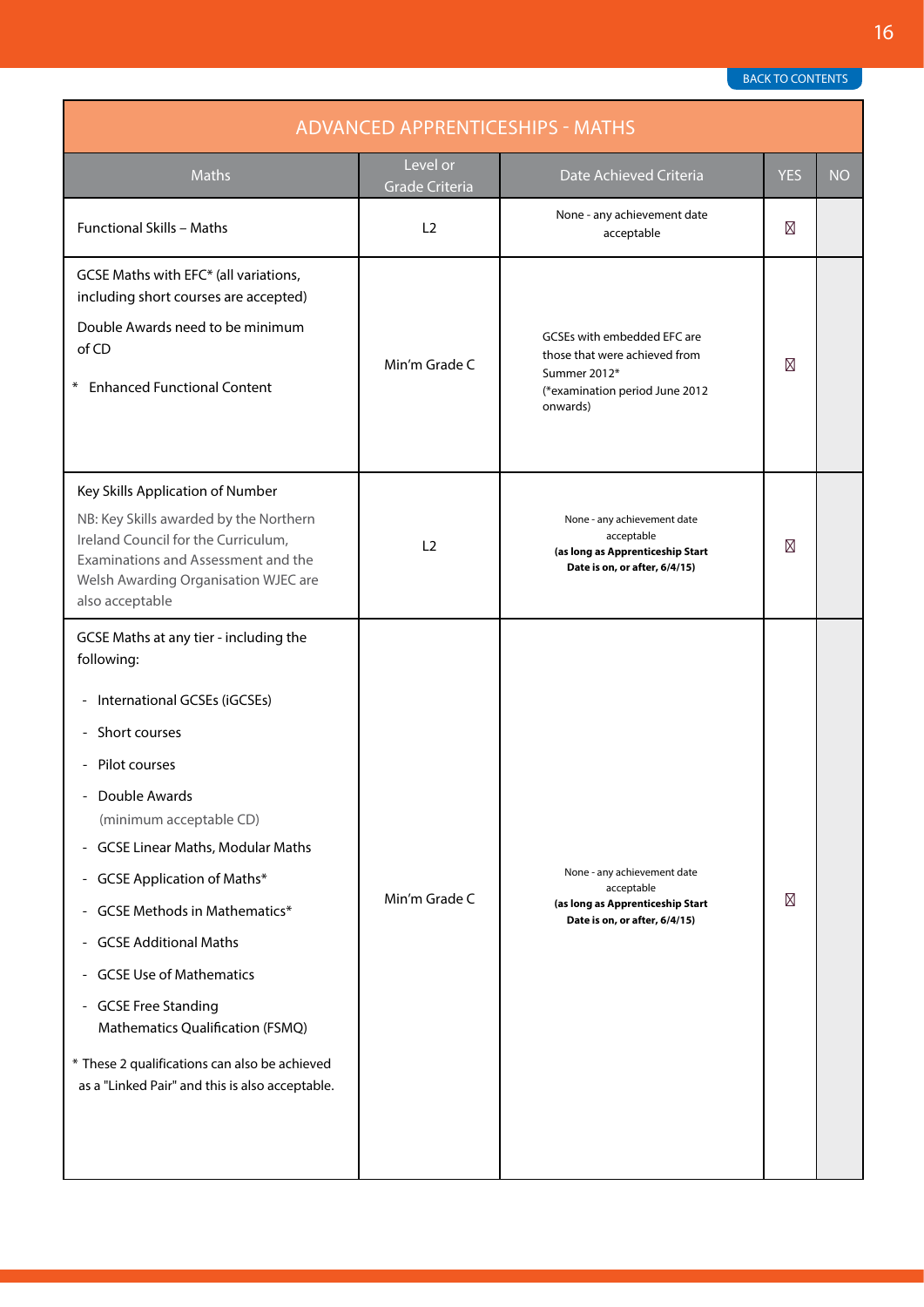| <b>ADVANCED APPRENTICESHIPS - MATHS</b>                                                                                      |                                   |                                                                                                                |            |           |
|------------------------------------------------------------------------------------------------------------------------------|-----------------------------------|----------------------------------------------------------------------------------------------------------------|------------|-----------|
| Maths                                                                                                                        | Level or<br><b>Grade Criteria</b> | Date Achieved Criteria                                                                                         | <b>YES</b> | <b>NO</b> |
| A/AS Level Maths                                                                                                             | Min'm Grade E                     | None - any achievement date<br>acceptable<br>(as long as Apprenticeship Start<br>Date is on, or after, 6/4/15) |            |           |
| A/AS Level Pure Maths                                                                                                        | Min'm Grade E                     | None - any achievement date<br>acceptable<br>(as long as Apprenticeship Start<br>Date is on, or after, 6/4/15) |            |           |
| A/AS Level Further Maths                                                                                                     | Min'm Grade E                     | None - any achievement date<br>acceptable<br>(as long as Apprenticeship Start<br>Date is on, or after, 6/4/15) |            |           |
| A/AS Level Use of Mathematics                                                                                                | Min'm Grade E                     | None - any achievement date<br>acceptable<br>(as long as Apprenticeship Start<br>Date is on, or after, 6/4/15) |            |           |
| O Level Maths                                                                                                                | Min'm Grade C                     | None - any achievement date<br>acceptable<br>(as long as Apprenticeship Start<br>Date is on, or after, 6/4/15) |            |           |
| GNVQs                                                                                                                        |                                   |                                                                                                                |            |           |
| Qualifications exclusive to Scotland,<br>Ireland or Wales e.g. Core Skills,<br>Standards/Highers & Essential Skills<br>Wales |                                   |                                                                                                                |            |           |
| Also any qualifications that are nation<br>specific to other countries                                                       |                                   |                                                                                                                |            |           |
| <b>GCSE Double Awards (where the</b><br>achieved grade is DD or less)                                                        |                                   |                                                                                                                |            |           |
| Access to Higher Education Diplomas                                                                                          |                                   |                                                                                                                |            |           |
| FE Access Programmes in Numeracy                                                                                             |                                   |                                                                                                                |            |           |
| <b>Adult Numeracy Certificates</b>                                                                                           |                                   |                                                                                                                |            |           |
| <b>Baccalaureate Certificates</b>                                                                                            |                                   |                                                                                                                |            |           |
| Any other Maths qualifications not<br>specifically listed in SASE                                                            |                                   |                                                                                                                |            |           |
| Any qualifications described as<br>"equivalent" to GCSEs, A or AS<br>Levels but not listed in SASE                           |                                   |                                                                                                                |            |           |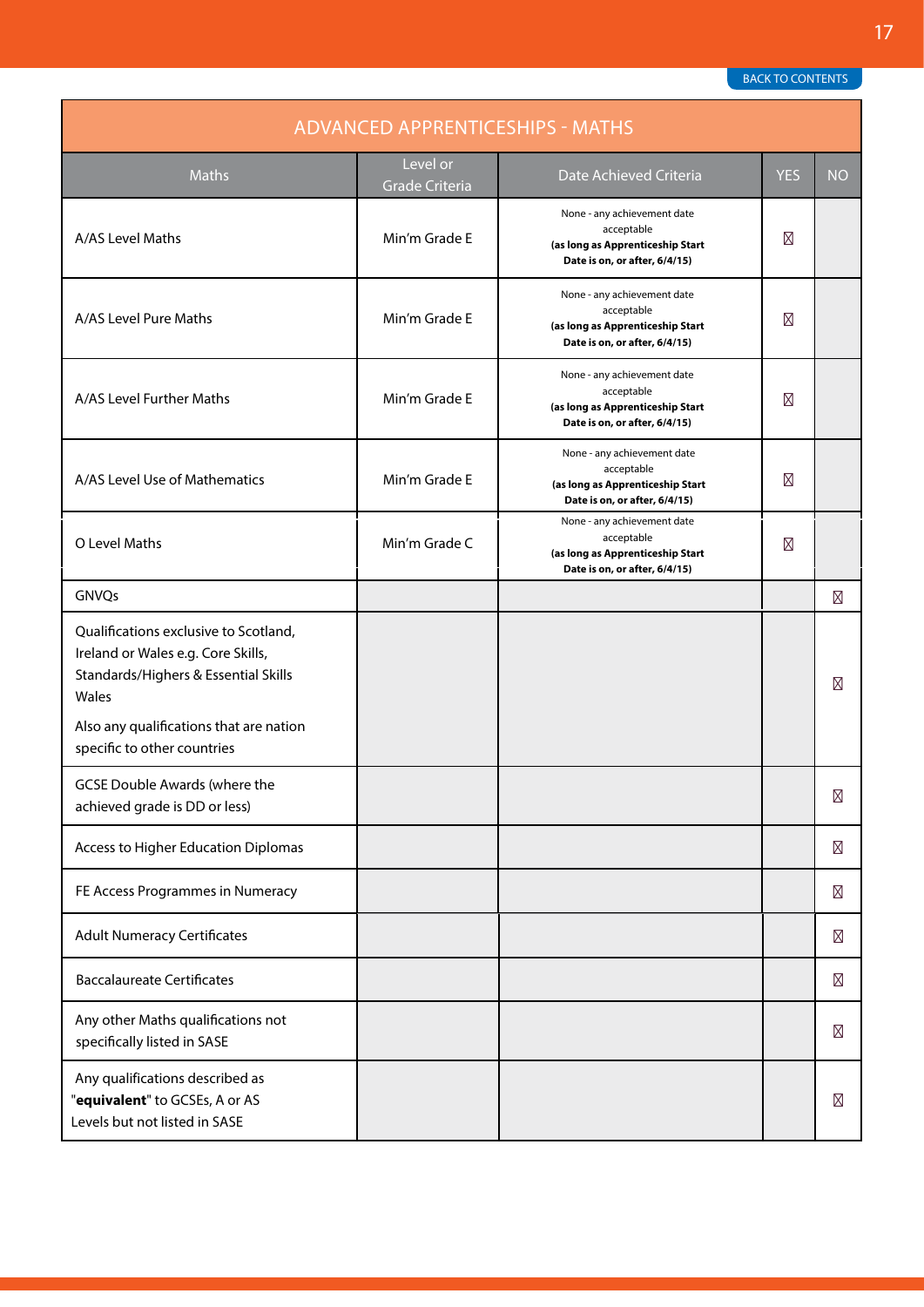<span id="page-17-0"></span>

| <b>ADVANCED APPRENTICESHIPS - ICT</b>                                                                                                                                                                                          |                            |                                                                                                                            |            |           |
|--------------------------------------------------------------------------------------------------------------------------------------------------------------------------------------------------------------------------------|----------------------------|----------------------------------------------------------------------------------------------------------------------------|------------|-----------|
| <b>ICT</b>                                                                                                                                                                                                                     | Level or<br>Grade Criteria | Date Achieved Criteria                                                                                                     | <b>YES</b> | <b>NO</b> |
| Functional Skills - ICT                                                                                                                                                                                                        | L <sub>2</sub>             | None - any achievement date<br>acceptable                                                                                  |            |           |
| GCSE ICT with EFC* (all variations,<br>including short courses are accepted)<br>Double Awards need to be minimum<br>of CD<br><b>Enhanced Functional Content</b><br>⋇                                                           | Min'm Grade C              | GCSEs with embedded EFC are<br>those that were achieved from<br>Summer 2012*<br>(*examination period June 2012<br>onwards) |            |           |
| Key Skills ICT<br>NB: Key Skills awarded by the Northern<br>Ireland Council for the Curriculum,<br>Examinations and Assessment and the<br>Welsh Awarding Organisation WJEC are<br>also acceptable                              | L <sub>2</sub>             | None - any achievement date<br>acceptable<br>(as long as Apprenticeship Start Date<br>is on, or after, 6/4/15)             |            |           |
| GCSE ICT at any tier - including the<br>following:<br>International GCSEs (iGCSEs)<br>$\blacksquare$<br>Short courses<br>- Pilot courses<br>Double Awards<br>(minimum acceptable CD)<br>- GCSE Applied ICT<br>- GCSE Computing | Min'm Grade C              | None - any achievement date<br>acceptable<br>(as long as Apprenticeship Start Date<br>is on, or after, 6/4/15)             |            |           |
| A/AS Level ICT - including the following:<br>- A/AS Level Applied ICT<br>- A/AS Level Computing                                                                                                                                | Min'm Grade E              | None - any achievement date<br>acceptable<br>(as long as Apprenticeship Start Date<br>is on, or after, 6/4/15)             |            |           |
| O Level ICT                                                                                                                                                                                                                    | Min'm Grade C              | None - any achievement date<br>acceptable<br>(as long as Apprenticeship Start Date<br>is on, or after, 6/4/15)             |            |           |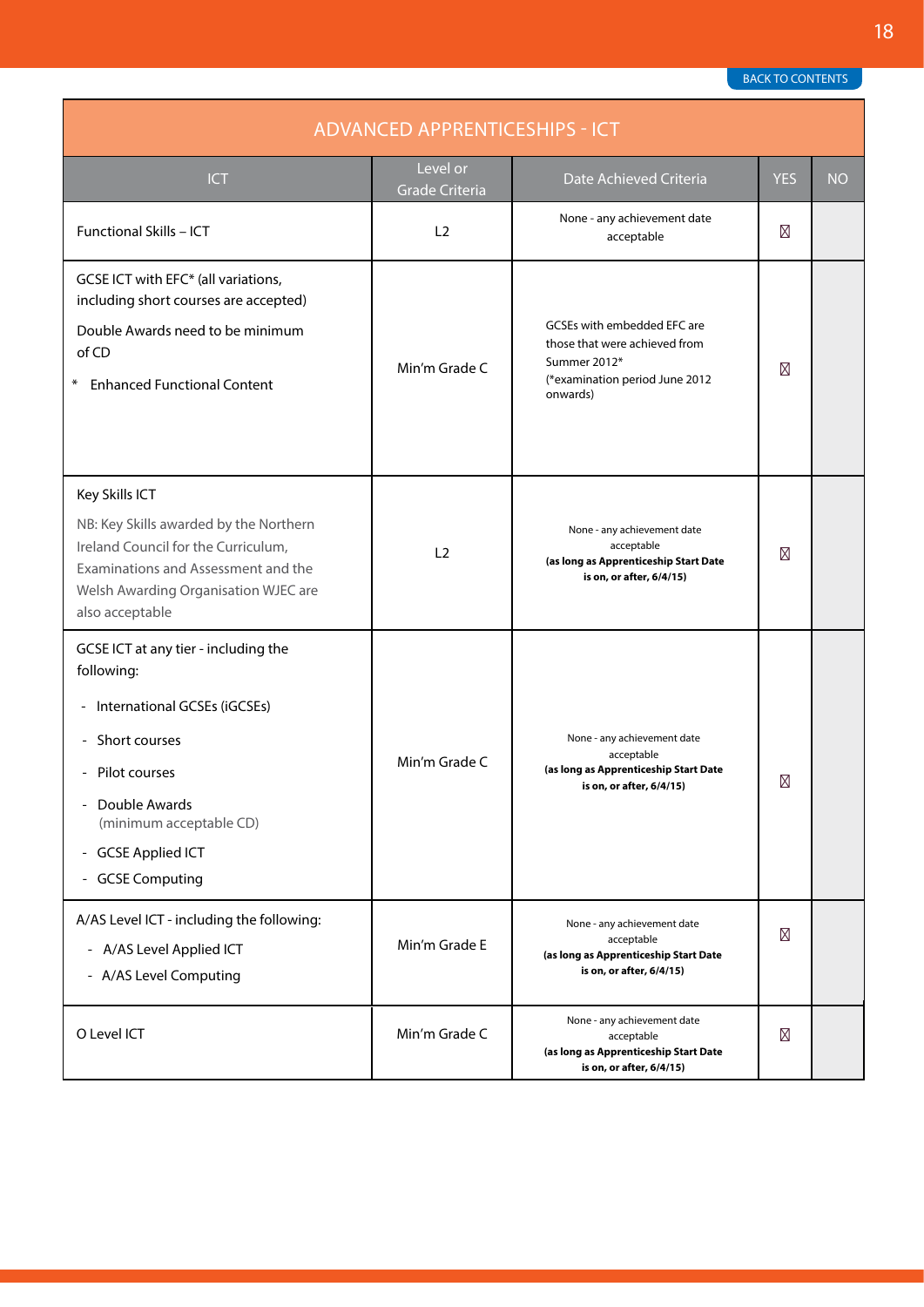| <b>ADVANCED APPRENTICESHIPS - ICT</b>                                                                                                                                                                    |                                   |                        |            |           |
|----------------------------------------------------------------------------------------------------------------------------------------------------------------------------------------------------------|-----------------------------------|------------------------|------------|-----------|
| <b>ICT</b>                                                                                                                                                                                               | Level or<br><b>Grade Criteria</b> | Date Achieved Criteria | <b>YES</b> | <b>NO</b> |
| GNVQs                                                                                                                                                                                                    |                                   |                        |            |           |
| Qualifications exclusive to Scotland,<br>Ireland or Wales e.g. Core Skills,<br>Standards / Highers & Essential Skills<br>Wales<br>Also any qualifications that are nation<br>specific to other countries |                                   |                        |            |           |
| <b>GCSE Double Awards</b><br>(where the achieved grade is DD or less)                                                                                                                                    |                                   |                        |            |           |
| <b>GCSE</b> in Business and<br><b>Communications Systems</b>                                                                                                                                             |                                   |                        |            |           |
| Access to Higher Education Diplomas                                                                                                                                                                      |                                   |                        |            |           |
| Any other ICT qualifications not<br>specifically listed in SASE e.g. those<br>awarded by BTEC, DiDA, CLAIT, ECDL,<br><b>OCR</b>                                                                          |                                   |                        |            |           |
| Any qualifications described as<br>"equivalent" to GCSEs, A or AS Levels<br>but not listed in SASE                                                                                                       |                                   |                        |            |           |